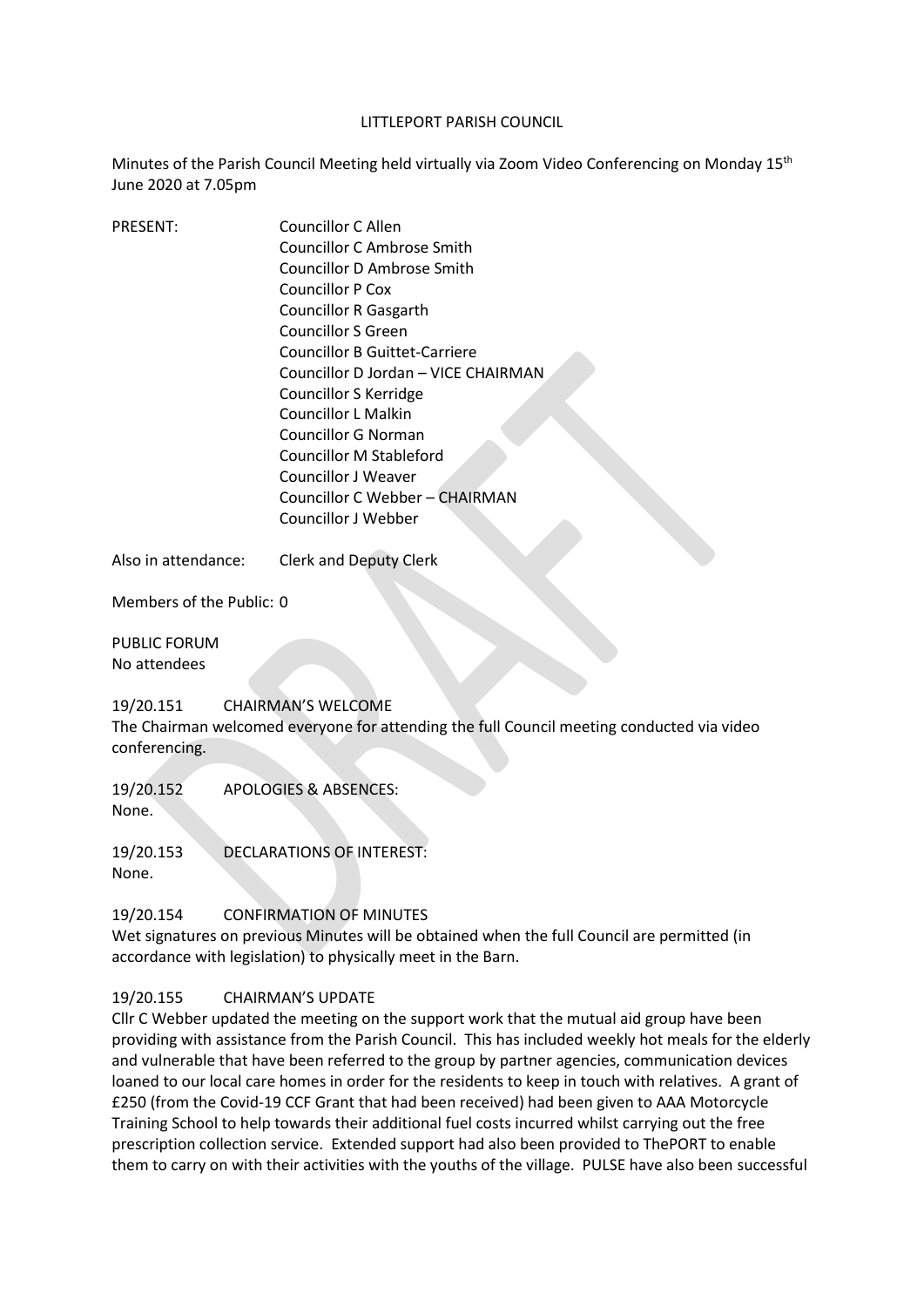in securing a grant to enable additional oncology services to take place at St George's Medical Centre.

## 19/20.156 ECDC ENVIRONMENT AND CLIMATE CHANGE ACTION PLAN

Cllr J Webber updated the meeting on the newly adopted Environment and Climate Change Strategy and Action Plan. ECDC's Operational Services Committee approved:

- a) The Council's first Environment and Climate Change Strategy and Action Plan;
- b) Acts as Champions for the Plan, helping to communicate its key messages and facilitate its delivery;
- c) Recommends to Finance and Assets Committee that consideration be given to the actions outlined in the Plan, in terms of how they may be suitably resourced; and
- d) Seeks regular update on progress with delivering the actions in the Plan, including a thorough update report approximately one year hence.

A more detailed synopsis of the Action Plan is contained with the County and District Councillors' report appended to these Minutes.

The Parish Council RESOLVED to work with ECDC on the Plan and will form a recurring item on future agendas.

### 19/20.157 YOUTH BUILDING – THINK COMMUNITIES BID

An application has been submitted to Cambridgeshire County Council's Think Communities fund for the hoped for youth building. The application has passed Stage 1 and work is being carried out on the submission for Stage 2.

The Parish Council RESOLVED to support the bid for £400,000 grant funding to facilitate the building.

## 19/20.158 CCC INNOVATE AND CULTIVATE FUND

A further application will be made to the Innovate and Cultivate Fund from the County Council to extend a Timebank Co-Ordinator role to include the elderly and vulnerable residents (referred to as a link worker).

A grant application/fund raising working group to be set up to forward the work and this will include Cllr M Stableford, Cllr S Green, Cllr J Weaver, Cllr J Webber and Cllr D Jordan.

### 19/20.159 FINANCE

159.1 The Financial Statements of the Parish Council were presented (via email) to all members of the Parish Council and will be wet signed by the Chairman as a true representation of the accounts held by the Parish Council at the next physical meeting.

159.2 A full printout of all payments and receipts between 20<sup>th</sup> April and 14<sup>th</sup> June 2020 was emailed to all Councillors for their information.

159.3 No orders for payments required authorisation due to having been paid out of meeting.

159.4 The Chairman authorised the BACS payments to be made to staff.

19/20.160 CLERKS' FOLLOW UP DIARY

Nothing to report to this meeting.

### 19/20.161 DISTRICT COUNCILLORS' REPORT

An email containing the annual update from ECDC's Leader had been circulated prior to the meeting. The text of the report is as follows: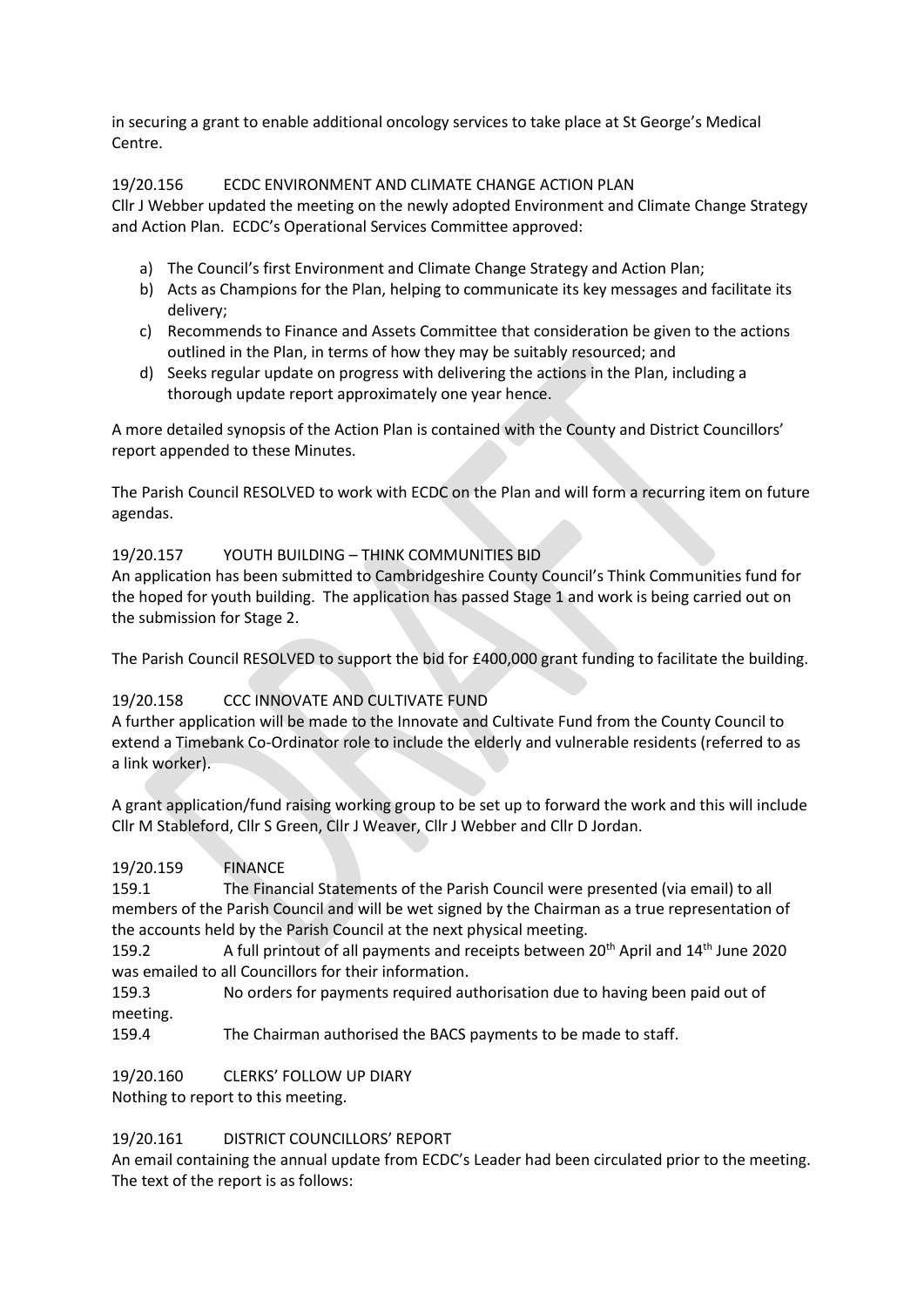# **"East Cambridgeshire District Council Annual Report Anna Bailey Leader of the Council, East Cambs District Council Friday 29th May 2020**

\_\_\_\_\_\_\_\_\_\_\_\_\_\_\_\_\_\_\_\_\_\_\_\_\_\_\_\_\_\_\_\_\_\_\_\_\_\_\_\_\_\_\_\_\_\_\_\_\_\_\_\_\_\_\_\_\_\_\_\_\_\_\_\_\_\_

The Coronavirus pandemic struck East Cambridgeshire in March this year, but it feels as though we have all been living with it for a lot longer than that, and I have no doubt that it is going to have ramifications for a very long time to come.

With the outbreak still in its early phases, we are of course presently living in uncertain and worrying times. The pandemic, as awful as it has been and continues to be, has brought a collective examination of what is important in life with a new sense of increased value being placed on nonmaterial things - our natural environment, our health, our family and friends and on the importance of having time to appreciate them. The recovery from the pandemic therefore requires us to think about a different future and to capture and nurture those positive things that people have experienced. East Cambs District Council, with its partners, is focussing on the future and how we can play our part in improving things for our residents for a better quality of life.

Looking back over the last year, the first year of the new four year administration, there has been much noteworthy activity that shouldn't be overshadowed by recent events. In May last year I had the perhaps dubious pleasure, but nonetheless privilege, of being elected Leader of the Council, and I have been working incredibly hard since then to move the Council forward with the projects, services and activities that were promised in the election of May 2019; I list the key activities and progress below.

**Housing**

- The Council has expanded its successful Housing and Community Support offer, which is:
	- **Preventative** we work with people before they get into crisis
	- **Holistic** we support people holistically, working with them over a period of time to help them sort out all the issues they face - mental health, financial (including licensed financial advice), housing, etc; it's not a one meeting process
		- **Accessible** our services are immediately accessible (face to face activity is currently closed due to Covid 19, but support is still accessible via telephone, online and virtually): - people can use the drop in service at the Council offices - open for over 40 hours per week; people can use our Community Hubs in Ely, Littleport, Stretham and Earith informal, relaxed settings with multi-agency advice on hand (new Hubs are planned for Soham, Sutton and Bottisham); we have an out of hours service for immediate help; we visit people in their own homes; we also support people in other informal locations
- ECDC purchased the ex MoD housing site in Ely 88 empty properties are being brought back into use, turned into 92 refurbished homes in total, with 15 being retained as affordable shared equity homes in a Community Land Trust and reserved for local working people. The project is managed by East Cambs Trading Company (wholly owned by the Council for the benefit of Council Taxpayers). Progress had been in line with the business plan up to when Covid 19 struck and homes on the site have already been sold and let. Operations on site were closed for a period of 10 weeks during Covid, but work restarted on  $11<sup>th</sup>$  May. It is expected that Covid will cause potentially significant delays to the project overall; work and financial plans are currently being reprofiled. The Phase 2 application for new homes on the site will however be submitted very soon and we will be looking for ways to deliver more than 30% affordable homes in Phase 2.
- Completion of the new homes at Barton Road, Ely by East Cambs Trading Company, including 2 affordable homes in a Community Land Trust for local working people.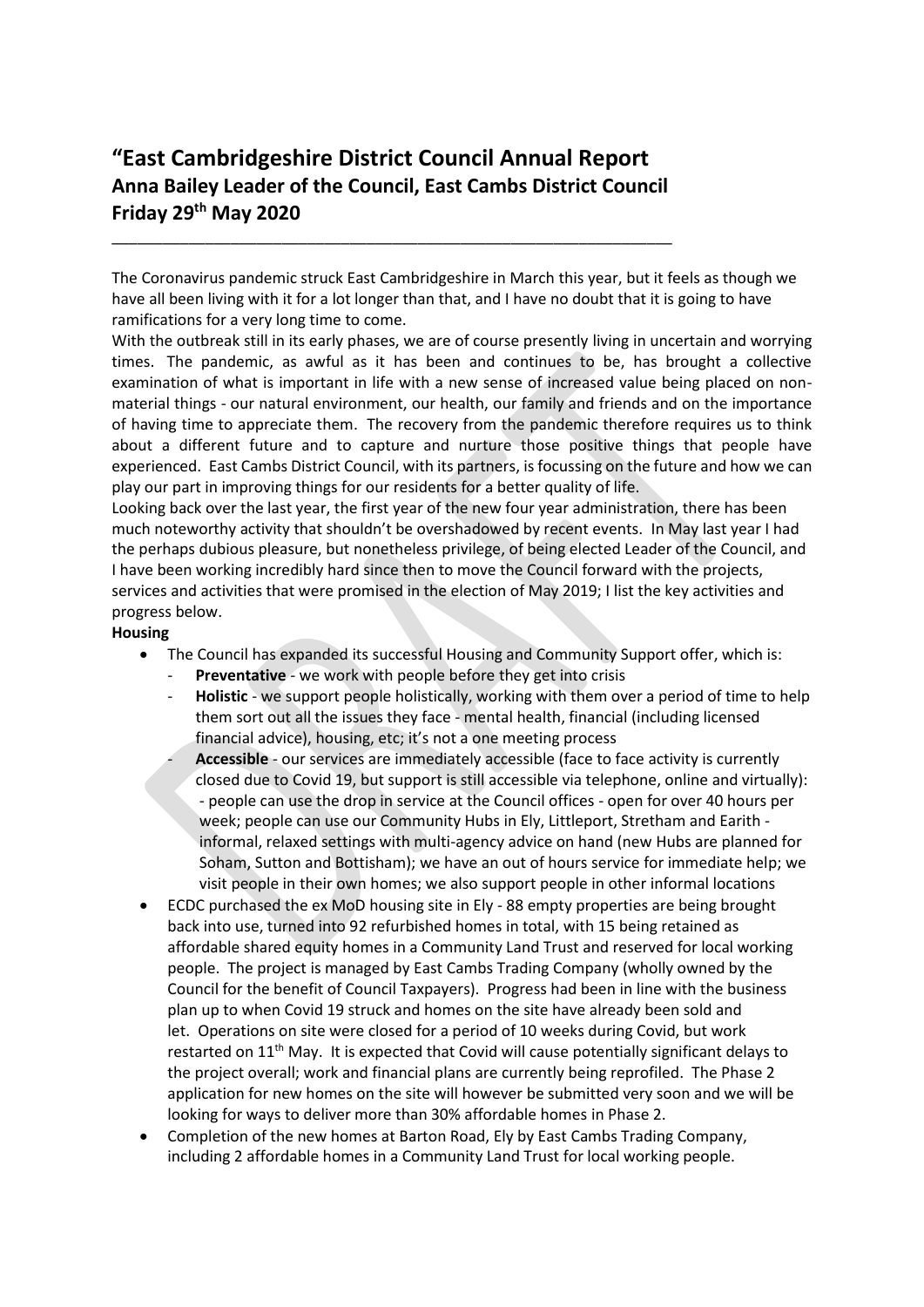- Stretham and Wilburton Community Land Trust (which began with support from ECDC) has continued its development at Manor Farm in Stretham and there are now 19 CLT owned homes that are occupied by local working people with ties to the Parish, soon to be 23; plans for the new on site GP Surgery which is being delivered as part of the community benefit of the site have moved forward. The CLT now owns £6m of property assets, exclusively for local people, and £12,500 is coming in to the CLT every month in rent, all legally tied to benefit the community.
- Planning permission was granted to East Cambs Trading Company for Kennett Community Land Trust - 500 new homes, 150 of which will be affordable, and far greater than normal community benefits from the scheme – including a new road to take traffic away from the village, low density housing, a business area, a new Primary School, 30 acres of green space including playgrounds, woodlands, orchards and allotments. Kennet Garden Village will be delivered as a near zero energy development, through investment in building fabric energy efficiency, on-site low or near zero carbon energy generation such as solar panels, air-source heat pumps and battery storage, and an emphasis on sustainable forms of transport, including electric vehicles, with car charging points accessible for occupiers of all domestic and commercial properties.
- New homes are being built by East Cambs Trading Company at Haddenham Community Land Trust, where again on site activity was paused during the Covid outbreak, but work restarted on 11<sup>th</sup> May.
- Plans for new homes on the old Paradise Pool site in Ely have been developed and a planning application will be submitted by East Cambs Trading Company imminently.
- £100k Homes ECDC has supported the Combined Authority's launch of the new innovative housing product for people struggling to get onto the property ladder: £100k Homes. East Cambs is first to get going with delivering new £100k homes on a site in Fordham. £100k Homes are new one-bedroom properties available to buy for £100k. The "discounted home" model will work throughout every district of Cambridgeshire and Peterborough including Cambridge City. £100k Homes offer a truly affordable step onto the housing ladder for working people. Key features of this product include:
	- 100% freehold home ownership
	- Monthly mortgage payment likely to be significantly lower cost than private rent on a similar home (allowing people to make over-payments to build up increased equity if they wish)
	- No rent to pay (unlike shared equity models)
	- Can be sold at any time
	- Owner benefits from future value increases
	- Purchasable with a deposit and mortgage, just like any other home (deposit required is typically expected to be low, as purchaser can use the discounted element to show equity)
	- Owner builds equity as the mortgage is paid off
	- The home's next buyer benefits from the same discounted step on the housing ladder

### **Infrastructure**

- The Highways England A14 21 mile upgrade completed and the new road has been opened  $-$ ECDC contributed £1m to the funding of this scheme.
- Plans for the new Soham Railway Station (which ECDC has supported financially (and in effort) from the outset have moved forward significantly. In September 2019, the Combined Authority committed £18.6m to fund the delivery of the new station and reconnect the town of Soham with the rail network, which will also improve the prospects for economic growth,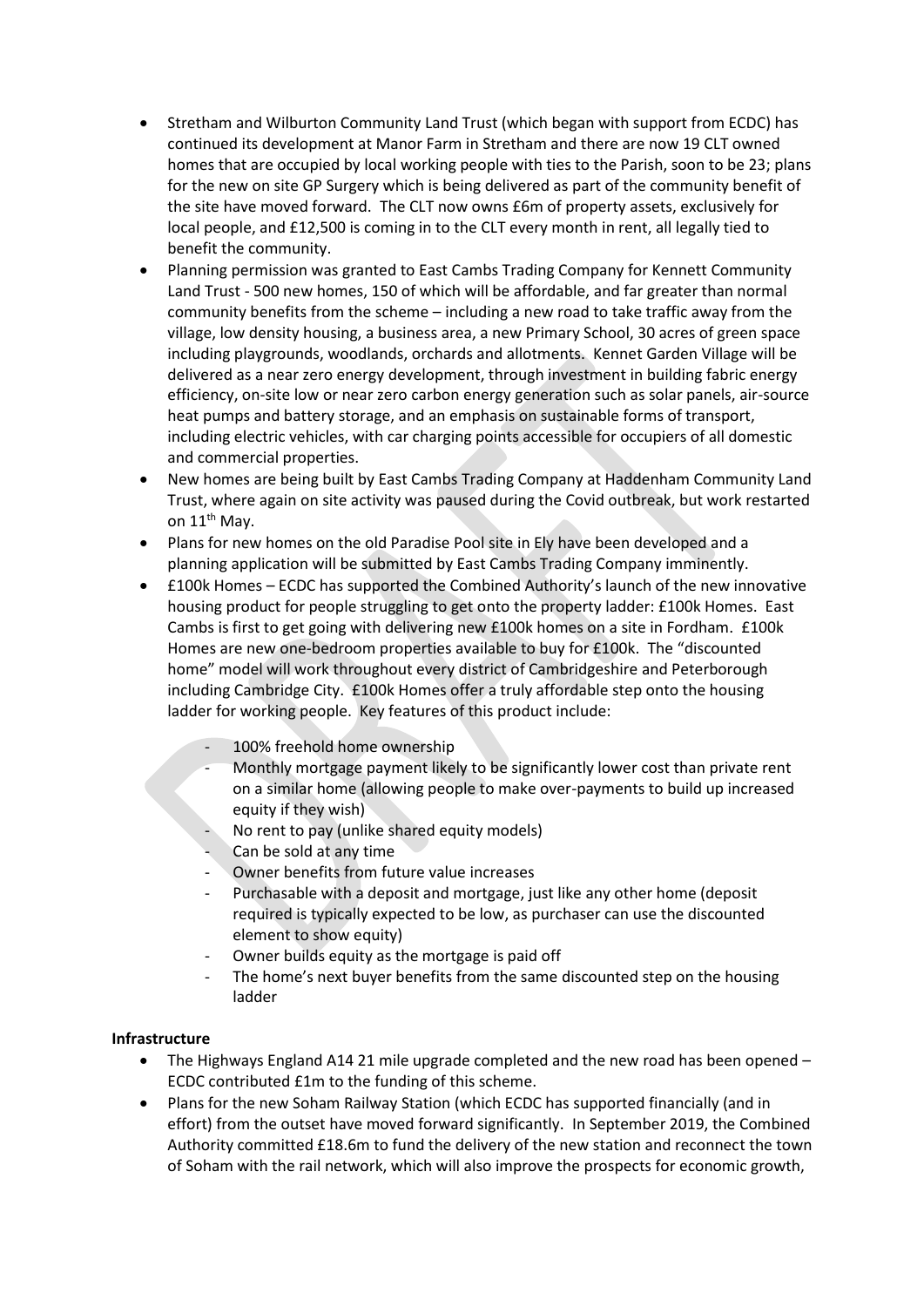jobs and investment in the area. On 1 May 2020, Network Rail submitted a planning application to ECDC for permitted development of the station. Subject to gaining planning permission, the construction of the station is planned to begin later this year and is expected to be complete and open to passengers in 2022.

- A142/A10 "BP" and Lancaster Way roundabouts the project to upgrade the two roundabouts (which it must be stressed is only a short term interim solution) has now received the final piece of the funding jigsaw. Work will begin on site on the BP roundabout in July this year, unlocking new growth at the Lancaster Way Business Park for around 2,500 new jobs. The scheme includes ECDC financial support from CIL (Community Infrastructure Levy) developer contributions.
- Work continues in partnership with Cambridgeshire NHS organisations to push for the redevelopment of the Princess of Wales Hospital, to bring much needed new community health facilities to East Cambridgeshire.

### **Other Activities**

- The Council declared a climate emergency and the first Environment and Climate Change Strategy, and Action Plan is due to come to Committee in June.
- The Council has been running an extensive Bus, Cycle, Walk consultation a survey was sent to every household in the district asking residents to put forward their ideas for improvements to bus routes, cycling and walking infrastructure. When Covid 19 hit the consultation, deadline was extended to the end of May to ensure everyone could have their say. With significant new money from central Government (£5bn nationally) the timing could not be better for the District Council to collate the results and make the case to the Combined Authority and other funding bodies for improvements.
- The Council is developing new planning policy documents in the form of Supplementary Planning Documents (SPDs). SPDs add detail to the policies in the Local Plan and because they form part of the material considerations in planning decisions, they strengthen the Council's ability to secure development that complies with the requirements of each SPD. New SPDs are currently being developed on the *Natural Environment* and *Custom and Self-Build Housing* with more to follow on *Developer Contributions, Climate Change* and *Design*. All new SPDs will be subject to public consultation.
- The Council regained control of its 5 year land supply in April this year, meaning that the development envelopes around villages and settlements are now back in place.
- Fordham and Witchford became the latest two Parishes to successfully complete their own Neighbourhood Plan to control development in their parishes.
- East Cambs Trading Company has delivered over £1.6m benefit to the District Council and it made an early loan repayment back to ECDC.
- ECDC set its budget in February 2020 and was able to show a balanced budget for the next two years. We froze the East Cambs element of Council Tax for the seventh year in a row. Looking to the future, following the Covid 19 pandemic, there are now bigger than ever uncertainties surrounding the future of local Government funding and it will be a long time before the full social, health and economic effects of the pandemic are understood.

### **Coronavirus Covid 19 Pandemic**

Who could have predicted, just a few short weeks ago, what was to come for life in Britain and across the world? It is like nothing else most of us has ever experienced. Life has changed suddenly, dramatically and drastically for us all and these are worrying times for everyone, but we are adjusting, and we will get through the Covid 19 pandemic, by pulling together and looking after each other.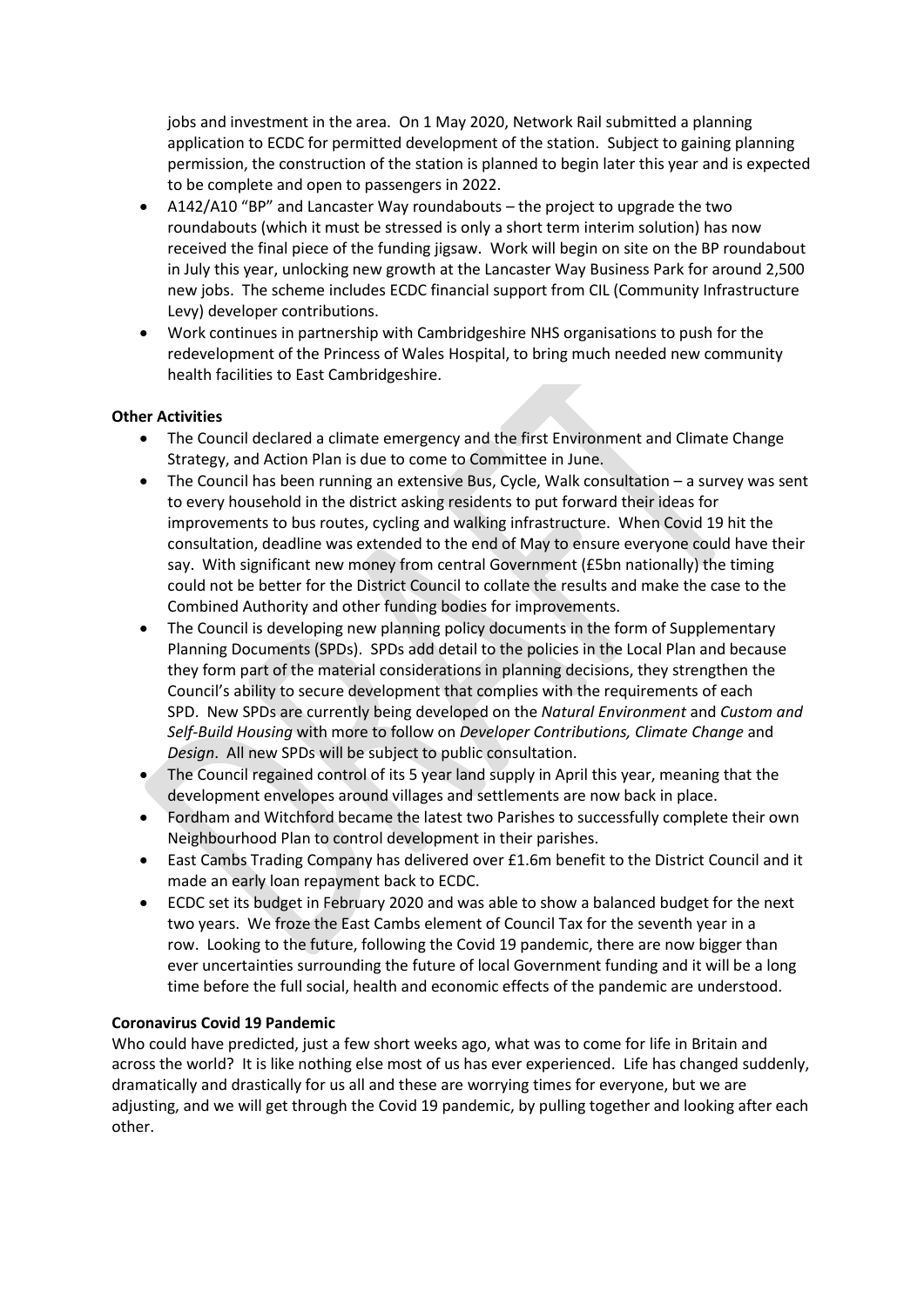The rate of transformation at both the District and County Councils has been unprecedented. But change we have, and I am proud of the way staff have risen to the challenge with a sense of determination, pragmatism and quiet resilience.

All services at the District Council are operational with some changes. Beyond its normal services, the District Council is focussed on two key areas: getting Government financial support out to businesses; and ensuring support is in place for everyone that is self-isolating.

#### **Finances**

The Government is providing financial support to Local Authorities and has announced two rounds of c.£1.6bn nationally. ECDC is allocated £43.4k in round 1 and £895k in round 2. Many District Authorities are reporting huge costs and losses arising from increased costs for rough sleepers and loss of car parking income. ECDC is relatively shielded from both of these as it has only a small income from car parking charges (the majority of its car parks being free of charge) and has been able to support most people prior to them losing their accommodation so there are only very low numbers of people with accommodation issues. A joint Finance document has been developed by all Section 151 officers from the Cambridgeshire and Peterborough County and District level Councils and information is regularly provided to Government. Looking forward the finances are hard to predict, but work is ongoing all the time to model the various scenarios.

#### **Council Tax Hardship Support**

The District Council has received £429k from Government to support people in difficulty with paying their Council Tax. This was immediately applied in line with Government guidance so that people on the Local Council Tax Reduction Scheme received a further £150 off their bill, or reduction of their bill to £0 if it was previously lower than £150. Further opportunities to help more people facing difficulties with their Council Tax bills may be possible in the future.

#### **Business Support**

**Business rates**: the business rates discounts have been applied automatically to all businesses that are eligible.

**Grants:** there are 1,363 businesses that have been identified in the district that may be eligible for assistance from the Small Business Grant and the Retail, Hospitality and Leisure Grant. We have contacted all 1,363 businesses asking them to complete and return a simple form to claim the grant so that information can be checked and verified. Some Local Authorities took the decision to pay grants by cheque to named company directors and straight into the bank accounts of businesses where they held bank details on file; at East Cambs we took the view that information needed to be verified before public money was handed over. We are up to date with payment to all eligible businesses that have provided their information and payments have been made to around 80% of businesses to date.

**New grant:** A new discretionary grant will be available from 1<sup>st</sup> June and is designed to help small businesses that have not yet benefited from other grant schemes, these include small businesses in shared premises that do not pay business rates, B&Bs, charities that get business rates exemption, and market traders. Up to date information will be available from the home page of the East Cambs website[: www.eastcambs.gov.uk.](http://www.eastcambs.gov.uk/)

**Combined Authority COVID 19 Capital Grants:** The Combined Authority created two funds for small and medium sized companies. An initial £2.4m has now been increased to a total fund of £5.4m. For grants of £2,000 - £49,999, the CA will fund up to 80% of the total equipment costs. For grants between £50,000 - £150,000 the CA will fund up to 50% of the total equipment costs. For sole traders and non-Limited companies such as partnerships and companies with less than 5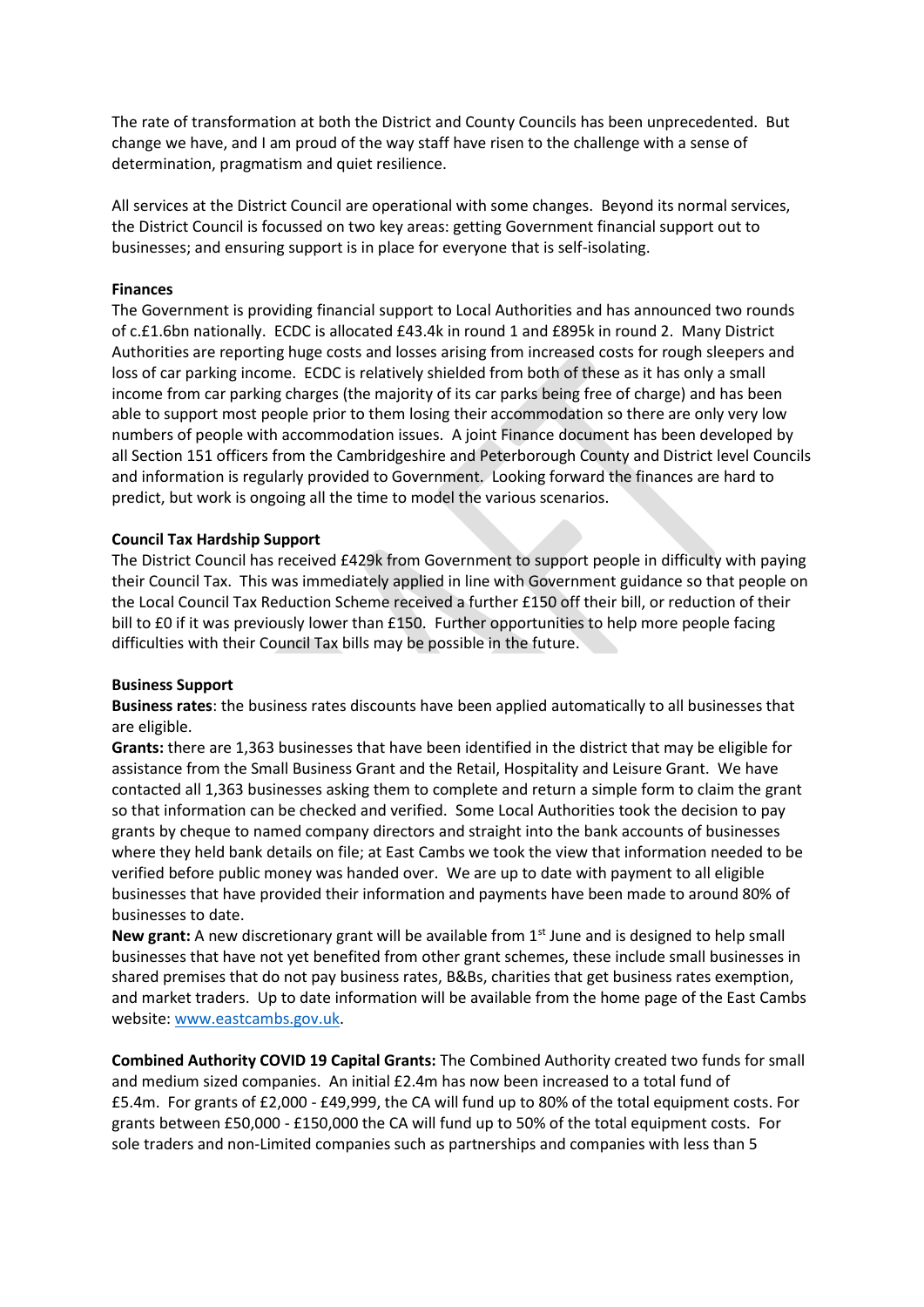employees a separate fund of £500k has been set up to support with capital grants of between £2,000 and £5,000. The Combined Authority is leading the economic recovery plan for the county.

### **Community Support**

The support to communities is a co-ordinated effort between the County Council, the District Council and Parish and community support groups.

## You can contact the **Countywide Coordination Hub which is focussed on the "shielded" group on 0345 045 5219**.

The District Council is focussed on everyone else not in the shielded group and is working to support the community efforts and to ensure no one falls through the cracks. Early on ECDC wrote to everyone over the age of 70 with information about how to get support. People contacting the District Council for support are referred to the local scheme if one is in place; where no scheme is in place the District Council fulfils the request. You can contact the **District Hub on 01353 665 555**.

### 19/20.162 COUNTY COUNCILLOR'S REPORT

CCllr D Ambrose Smith's report is appended to these Minutes outlining the current activities of the County Council.

The next virtual meeting (via Zoom) of the Parish Council will take place on Monday 20<sup>th</sup> July 2020.

There being no further business the meeting was closed at 7.59pm.

Signed: …………………………………………. Chairman

Dated: …………………………………………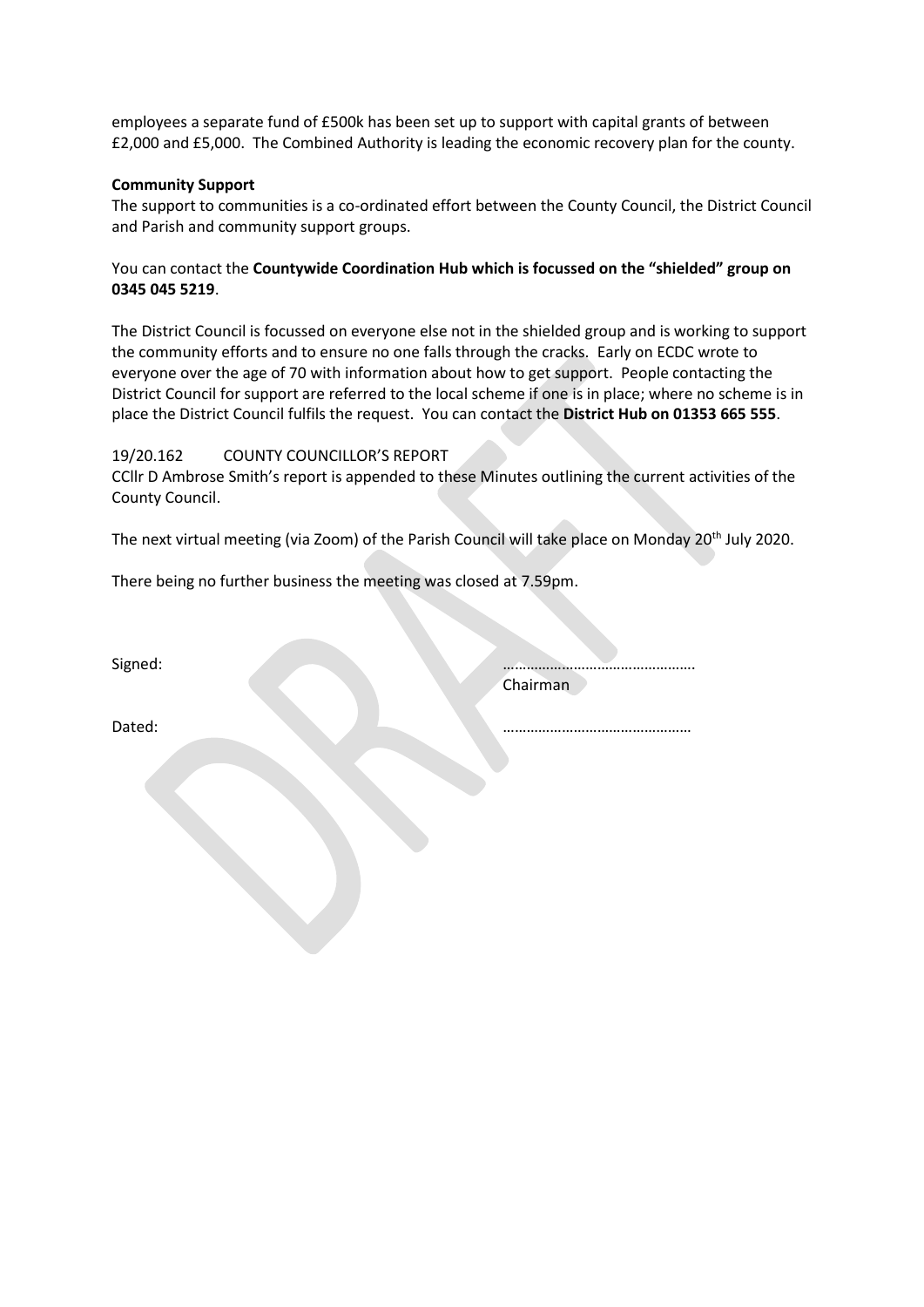## **CAMBRIDGESHIRE COUNTY COUNCIL AND EAST CAMBRIDGESHIRE DISTRICT COUNCIL REPORT**

## **CCC Adults Committee 11.6.2020**

Approved a tender for 810 block beds and 12 planned respite beds for older people and people with a physical disability in Cambridgeshire at a total cost of £353.1million over a period 10 years.

## **CCC Children & Young People 26.5.2020**

Review of Fostering Allowances for Cambridgeshire Foster Carers

It was agreed to reduce the number of payment bands for Cambridgeshire foster carers from the current 6 to 4; New payment bands would be higher than the existing baring band 6 which was being done away with.

Cambridgeshire County Council Covid-19 Update

The continuing commitment of staff across children's services and partner agencies – schools in particular – to ensure that the needs of vulnerable children and young people continue to be met.

It was agreed to fund the additional costs of £24-£30,000 per month until September 2020 in order to maintain Grafham Water as a contingency in the event that we have no placement options for older young people in care during the summer months, when there are always placement shortages.

## **ECDC Operational Services Committee 8.6.2020**

## **ECDC Environment and Climate Change Strategy and Action Plan**

On the 17th October 2019, Full Council passed a 'Climate change Motion', which declared a climate emergency and agreed a number of actions to take place. One such action was to task this Committee with the preparation of an 'Environment and Climate Change Strategy and Action Plan'

The Committee approved

- A) The Council's first Environment and Climate Change Strategy and Action Plan:
- B) Acts as Champions for the Plan, helping to communicate its key messages and facilitate its delivery;
- C) Recommends to Finance and Assets Committee that consideration be given to the actions outlined in the Plan, in terms of how they may be suitably resourced; and
- D) Seeks regular update on progress with delivering the actions in the Plan, including a thorough update report approximately one year hence.

## **20 Commitments for 2020/21:**

We have set a long-term vision to deliver net zero carbon emissions for the Council's operations and,

in partnership with all stakeholders, for East Cambridgeshire as a whole, with clear and demonstrable

progress towards that target year on year. At the same time, we will support our communities and

East Cambridgeshire's biodiversity and environmental assets to adapt and flourish as our climate

changes.

To help move one step towards that vision, the following forms a summary of the top 20 commitments we aim to achieve over the next 12 months. These are real actions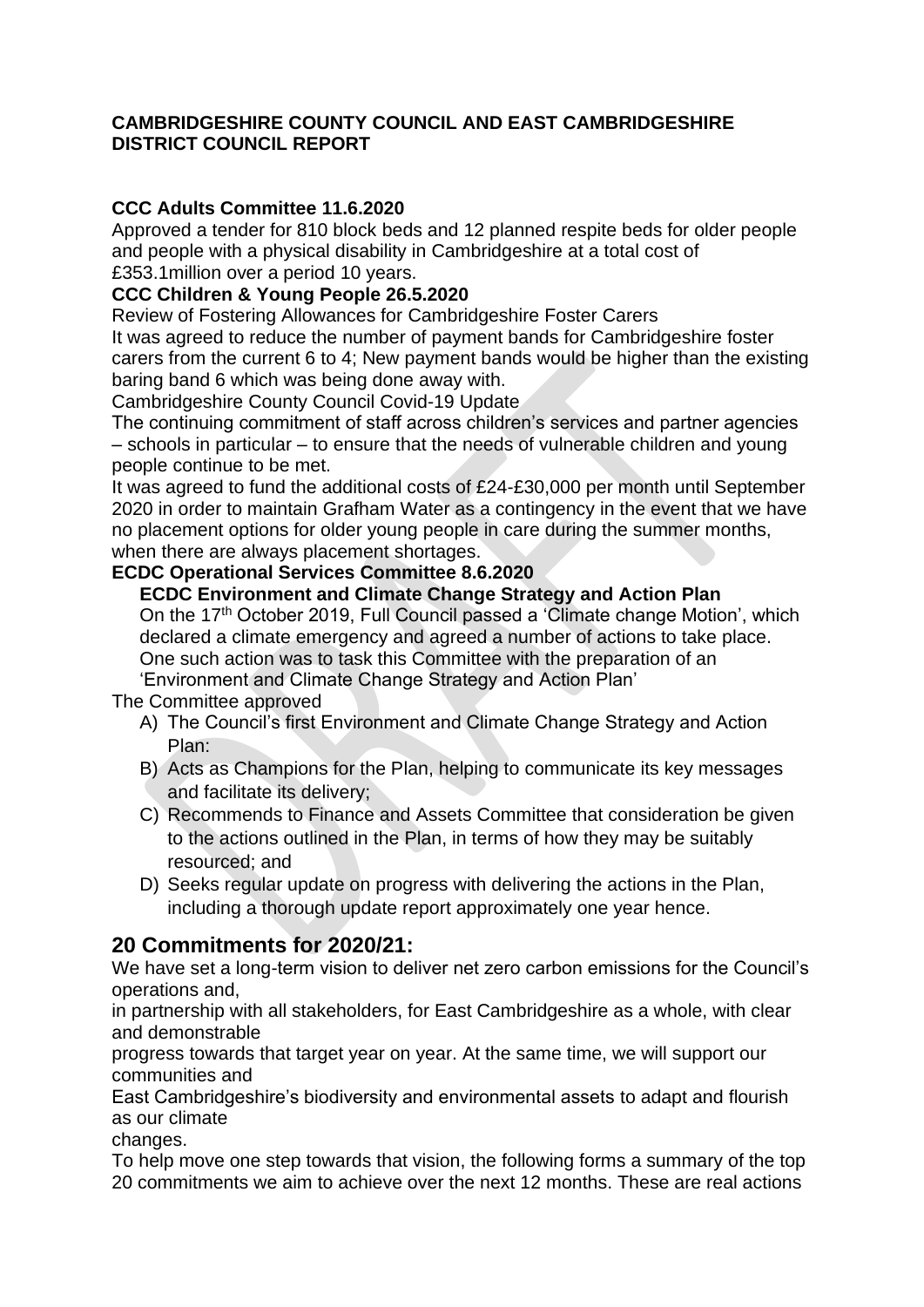the Council will take to play its part to help mitigate climate change and boost the natural environment:

## **To help mitigate climate change:**

**1.** Reviewing its entire electricity and gas contracts, and, where practical to do so, will seek to amend to 100% renewable electricity tariffs and 100% carbon off-set gas tariffs as soon as possible.

**2**. Appraising the impact of its streetlights and consider the options to move to LED lighting, if feasible, taking account of the carbon savings, financial savings and public opinion of doing so, including consideration as whether dimming of lights is practicable and safe during certain low-use hours (note: most street lights are not under the control of ECDC).

**3.** Embed a greater culture of home working (to reduce commuting) and less business travel (eg for site visits), taking advantage of lessons learnt during the Covid-19 lockdown situation, with the aim of encouraging staff to undertake less, and more coordinated, site visits and meeting attendance.

**4**. Undertake a thorough appraisal of the potential to expand electric car charge points.

**5**. Rolling out further guidance and training for staff in relation to the recently introduced 'Carbon

Impact Assessment' procedure – a new assessment which requires all Council decisions to be assessed for the carbon implications of the decision being made.

**6**. Working with ECTC and ECSS, the Council's wholly owned companies responsible for matters such as waste collection, street cleansing and maintaining public open spaces, conclude a review into alternative options for its vehicle fleet, and set out a programme of how its vehicle fleet will become less carbon intensive, plus review our waste collection methods to determine whether more efficient route collections can be secured, thereby reducing vehicle fuel consumption (and consequently reduced CO2 emissions).

**7**. Completing an energy opportunity assessment for The Grange to identify measures that can be taken to reduce consumption and/or generate renewable energy and deliver at least one of the measures identified within a year.

**8**. Completing an energy opportunity assessment for E-Space North to identify measures that can be taken to reduce consumption and/or generate renewable energy and deliver at least one of these.

**9**. Develop a Customer Access Strategy, which at its heart will enable customers to undertake activities with the Council without the need for physical attendance at Council Offices.

**10**.Finalise the Council's bus, cycling and walking review (which commenced over winter 2019/20), and work with a wide variety of partners to try to implement its findings, taking advantage of new Government funds, linked to Covid-19 recovery, to boost cycling and walking infrastructure.

## **For both boosting the natural environment and to help mitigate climate change:**

**11**.Undertaking a thorough appraisal of the Council's land assets, and determine whether a programme of tree planting and/or meadow planting can take place on any of it. If so, commence that programme during the 2020/21 winter and sping planting season.

**12**.Prepare, consult and adopt two Supplementary Planning Documents, one on the Natural Environment and the second on Climate Change.

**13**.Identify / develop a training course for all staff and members on climate change